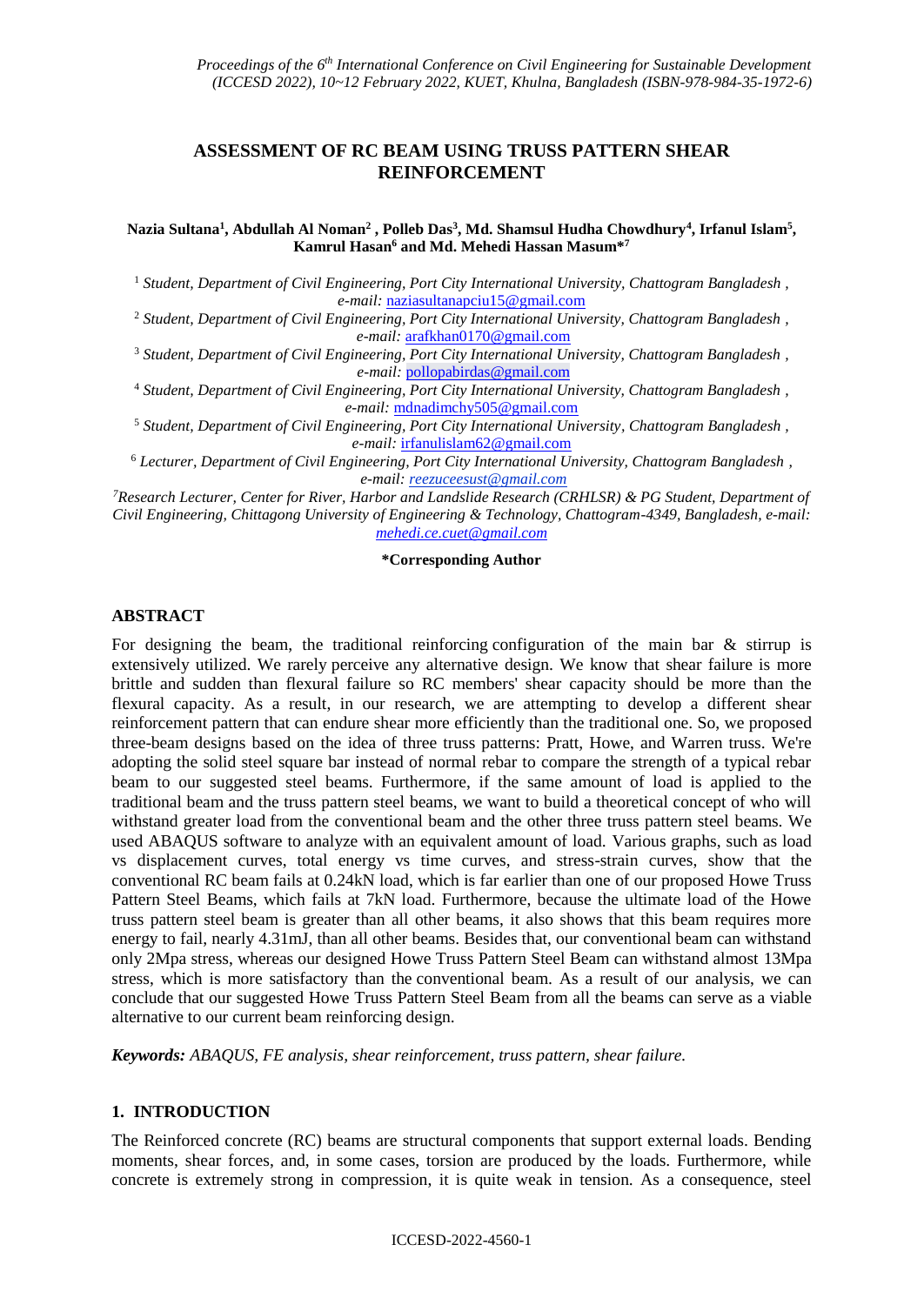reinforcing was introduced to RC beams to withstand tensile stress. The two most typical failure modes in RC members are shear and flexure. Structures become brittle or ductile as a result of these modes. Because shear failure is brittle and sudden, the shear capacity of RC members should be greater than the flexural capacity, so that a beam fails first for flexural failure(Demir et al., 2016). Stirrups are frequently used to evaluate the shear performance of RC structural components, and stirrup spacing is especially maintained for this purpose.

Taking everything into account, we're looking for a viable substitute to our standard stirrups configuration. In this study, we proposed three distinct truss models which are Warren Truss Pattern Beam [Figure 1.1], Pratt Truss Pattern Beam [Figure 1.2], and Howe Truss Pattern Beam [Figure 1.3] to evaluate which model can aid with the most shear. To do so, we will compare our suggested models to the conventional model [Figure 1.4] while applying the same amount of load. We used ABAQUS for this analysis. In our research, all of our beam models had the same dimensions: length=2820mm, width=290mm, and thickness=290mm.



Figure 1.1: Warren truss pattern beam Figure 1.2: Pratt truss pattern beam



Figure 1.3: Howe truss pattern beam Figure 1.4: Conventional beam





Research showed that improvement in stirrup yielding strength is much more efficacious than improvements in concrete compressive strength in strengthening the shear strength of deteriorated reinforced concrete beams. In terms of the three types of stirrups, the shear strength of deformed HRB-335 beams is the least susceptible to stirrup corrosion, followed by smooth HPB-235 beams and deformed HRB-400 beams. The influence of various stirrups on shear strength is influenced by the quality of stirrup corrosion and the shear span-to-depth ratio of the beam (Lu et al., 2019). Also, another study shows, Diagonal shear reinforcement (DSR) is a shear reinforcement arrangement that can be used to improve the shear capacity of a beam. When DSR is used, the shear and ductility performance of RC beams is substantially enhanced. Moreover, as the diameter and yield strength of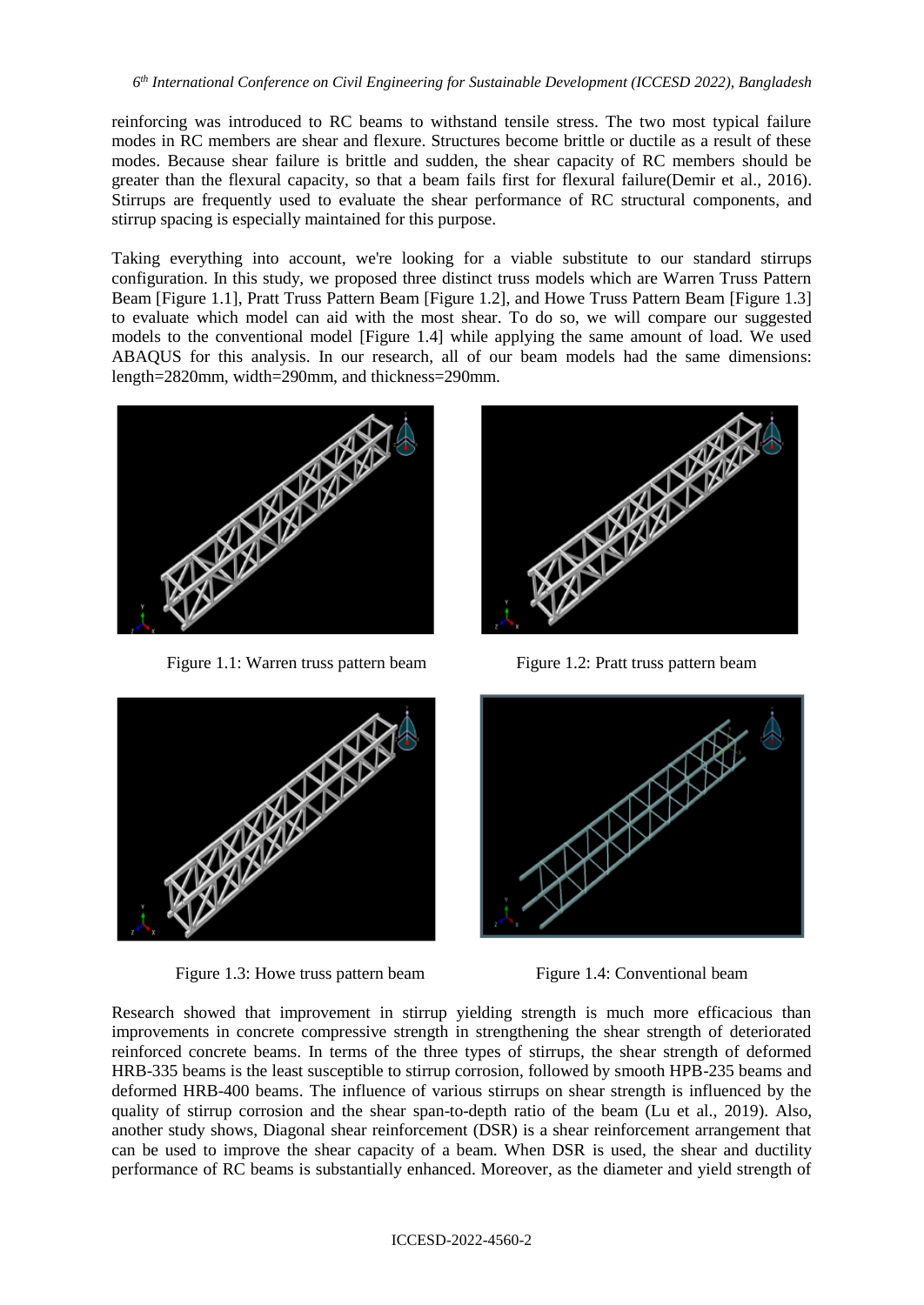DSR rise, the shear capacity increases, and the failure mode switches from shear to flexure. As a corollary, the DSR reinforcement design provides more ductile behavior for shear critical RC beams(Demir et al., 2016). Hybrid Steel Trussed Concrete Beams (HSTCBs) is an architectural type of composite beam manufactured out of prefabricated steel trusses embedded into an in-situ concrete matrix. They are generally implemented as an efficient structural approach to lightweight urbanization. The shear resistance of the HSTCB is composed of concrete and shear reinforcements, with the steel truss's diagonal rebar acting as stirrups, as they do in R.C. beams. The squeezed concrete strut's crisis results in a brittle shear fracture. In any of those scenarios when the mechanical properties of the concrete were sufficient to allow the strut to break, the steel components were adequate to provide ductility to the structure even before maximum load was attained (Campione et al., 2016). The strut and tie models, introduced by Ritter (1899) and Mörsch (1927), are utilized in the shear design of reinforced concrete beams. They found that tensile and compressive struts may be used to idealize the complex inner states of stresses. Spatial finite element models with concrete solids and embedded truss elements – representing stirrups and longitudinal bars – are particularly well suited for numerically simulating the load-bearing behavior of RC beams (Birtel  $\&$  Mark, 2006).

### **2. METHODOLOGY**

This section goes through a method for evaluating reinforced concrete structures. The Finite Element Method (FEM) is used to get essential information about the structural model to investigate it. To assess the structural model using FEM, we adopted the ABAQUS program. ABAQUS is a strong design and analysis software application that is currently available. ABAQUS analysis has been conducted into various phases which are described below.

### **2.1 Part**

At first, we need to define a normal beam and three truss pattern beams. We used solid and 3D shapes for all types of beams.

| <b>Conventional Beam</b> | <b>Truss Pattern Beam</b> |
|--------------------------|---------------------------|
| Length- $2820$ mm        | Length- $2820$ mm         |
| Thickness-290mm          | Thickness-290mm           |
| Width-290mm              | Width-290mm               |

|  |  |  |  | Table 1: Beam dimensions |
|--|--|--|--|--------------------------|
|--|--|--|--|--------------------------|

## **2.2 Property**

In this step, we entered the Steel and Concrete properties, which are shown below.

Table 2: Steel material properties

| <b>Young Modulus Poisson's Ratio Yield Stress</b> |                  |                                            | <b>Density</b> |
|---------------------------------------------------|------------------|--------------------------------------------|----------------|
| $2.00E + 0.5$ N/mm <sup>2</sup>                   | 0.3 <sup>2</sup> | $420 \text{ N/mm}^2$ 0.7 N/mm <sup>3</sup> |                |

#### Table 3: Concrete material properties

| Density                    | f′c                      |                           | <b>Poisson's Ratio</b> | <b>Young Modulus</b> |
|----------------------------|--------------------------|---------------------------|------------------------|----------------------|
| $2.4e-5$ N/mm <sup>3</sup> | $27.6$ N/mm <sup>2</sup> | 24855.6 N/mm <sup>2</sup> |                        | 1.5e-5 $N/mm^2$      |

# **2.3 Assembly**

First, select the newly created instance before going to the assembly step. Then select the stirrup part. Again, when going to create an instance, select the rebar part. Then select the translated instance. The stirrups are placed one after the other at a certain distance, and then each joining pair is attached to the partition face. Then select the instance again and add the concrete part, repeating the whole process in the same way. And then it eventually took the shape of a rectangular beam, as illustrated below.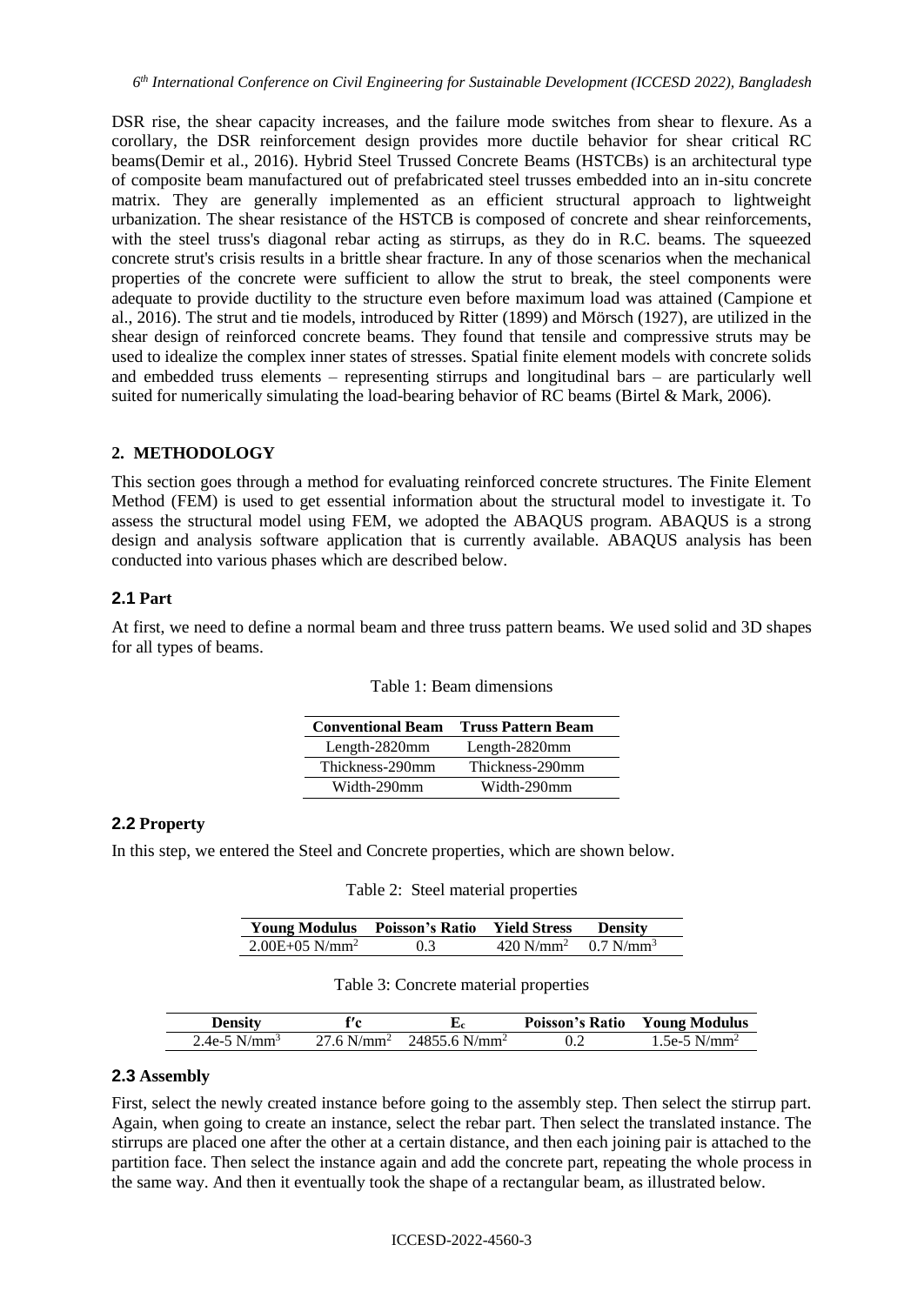

Figure 2.3.1: Beam shape after assembling

# **2.4 Step**

In this phase, we need to choose an approach for determining this step. There are several types of analysis techniques, such as static general, dynamic explicit, that allow us to select the variables that result from what we require after the analysis. We chose dynamic explicit for our analysis.

# **2.5 Load**

In this part, we have to input the loading and boundary conditions. We applied 20 kN uniformly distributed load and the boundary condition was fixed end support on both sides of the beam. So that, we need to define the load module according to boundary conditions.

# **2.6 Mesh**

In this module, we define the size of elements.

Here, the mesh calculations of Concrete all beams:

Mesh Number calculations = Total volume/Small cube volume

=290×290×2820/40×40×40

 $=3706$ 

Here, 40 mm is the global size of rebar, stirrups, and others.



Figure 2.6.1: Mesh

# **2.7 Visualization**

After completing mesh then we have to create the job module then the result will be visualized.

Finally, this section focuses on a detailed method for finite element analysis of Normal and the other three Truss Beams. The solution of the overall structure is found by formulating and combining the attributes of the element.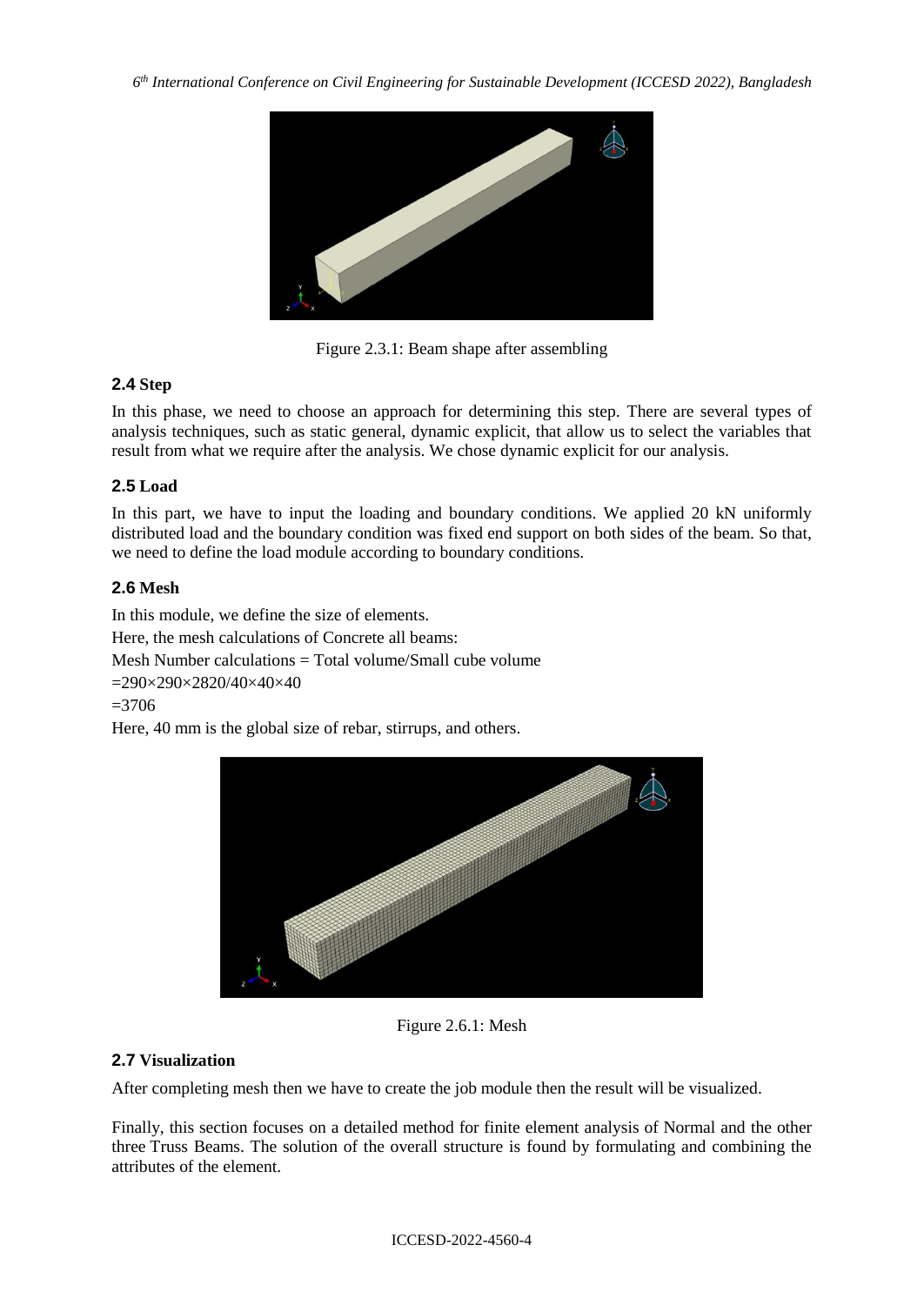

Figure 2.7.1: Visualization of the displacement of steel

# **3. RESULTS & DISCUSSIONS**

The results of the Finite Element Analysis of the normal RC Beam and Three types of truss pattern beams are discussed in this section. ABAQUS software was used to perform a parametric analysis of the RC Beam and other three Truss beams under the same amount of loads, including stress variables and invariants, translational and rotational displacement, and damaget ( tension damage in concrete), damagec (compression damage in concrete). A suitable finite element (FE) modeling of concrete using an effective dynamic explicit or implicit or static general method, an acceptable mesh, suitable boundary conditions, loading, and other concrete parameters

# **3.1 Displacement of Steel**

Figure 3.1.1 to Figure 3.1.4 depict steel displacement under the equivalent loading conditions. The displacement occurs with a load of 20kN in all cases. The color fluctuation along the beam illustrates the failing conditions of all the beams. The blue color shows the beam's normal state, the green color represents the first stage of failure, the yellow color reflects the situation before failure, and the red color represents the beam's failure for the applied load.



Figure 3.1.1: Normal beam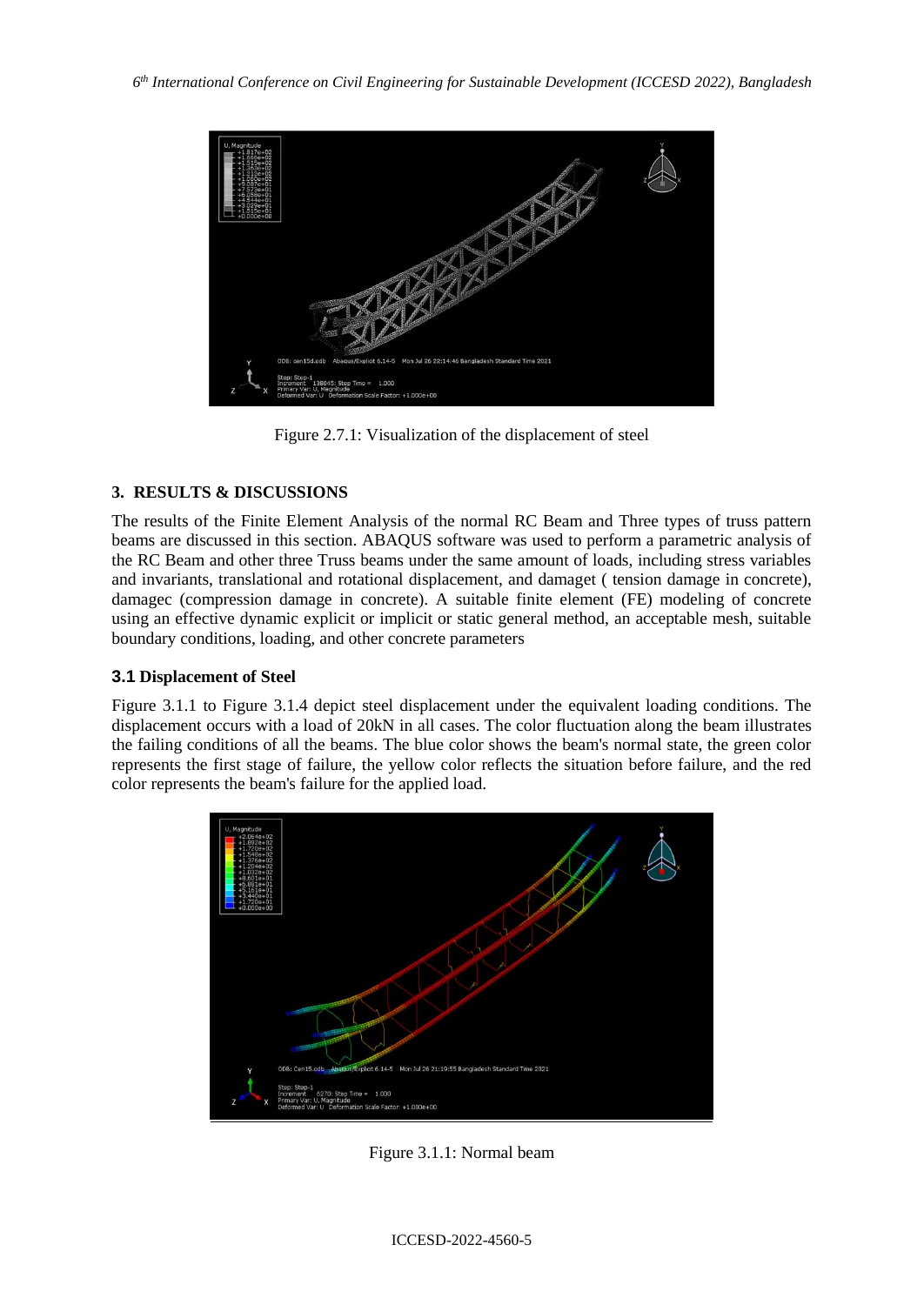

Figure 3.1.2: Howe truss pattern beam



Figure 3.1.3: Pratt truss pattern beam



Figure 3.1.: Warren truss pattern beam

ICCESD-2022-4560-6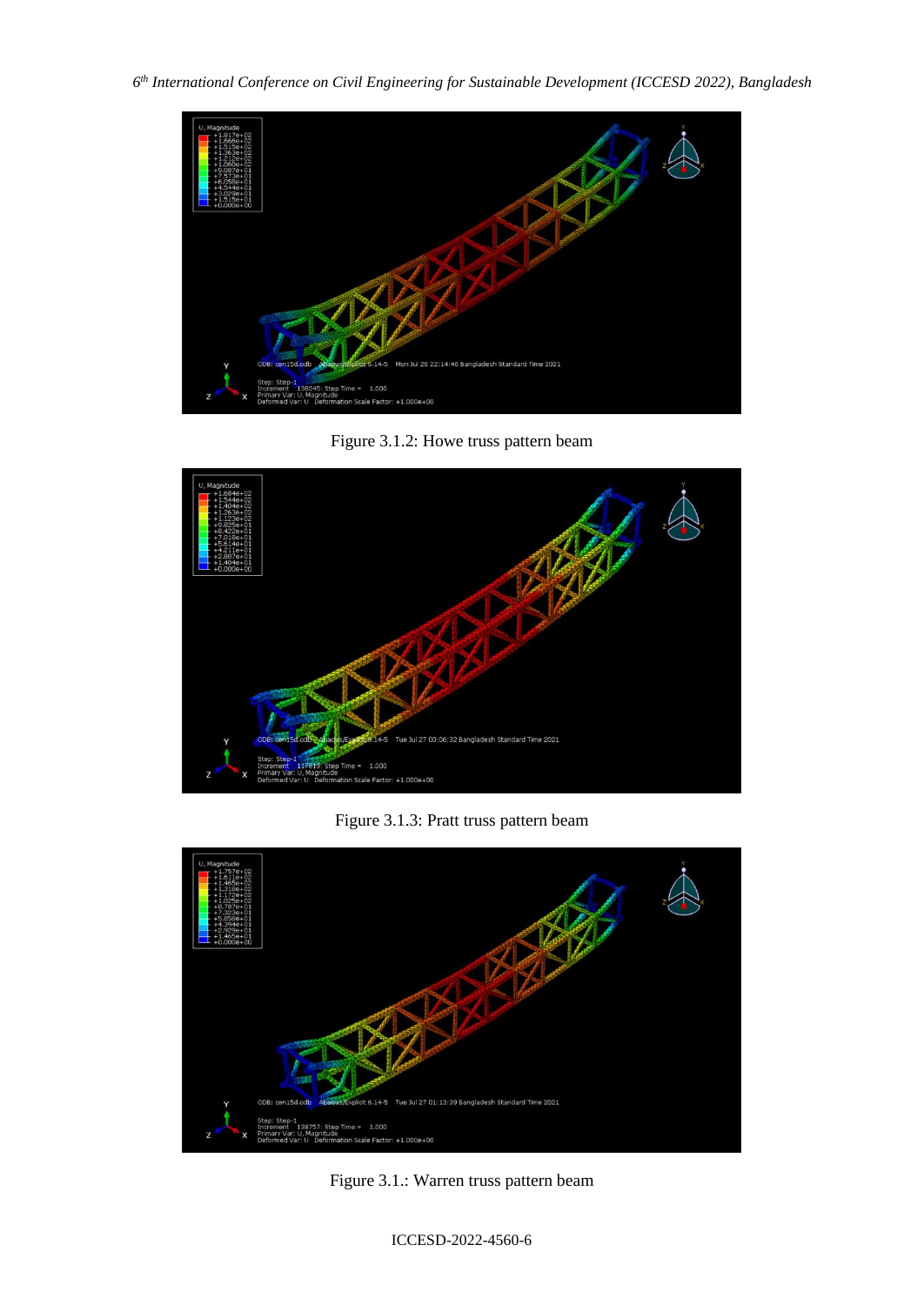## **3.2 Stress-Strain Behaviour**



Figure 3.2.1: Stress-Strain curves for all beams

Here all beams' stress-strain behaviour is depicted in Figure 3.2.1. The graph shows that the conventional beam fails at 2 MPa stress, but the Howe, Pratt, and Warren Truss Pattern Beams can withstand about 13MPa, 6.5MPa, and 6MPa stress, respectively. In this case, the conventional beam performs quite weakly when compared to the other truss design beams.

## **3.3 Load Vs Displacement Behaviour**



Figure 3.3.1: Load vs Displacement curves for all beams

This section contains a combined graph of Load vs Displacement for all beams studied in this research. The ultimate loads of the Normal Beam, Howe, Pratt, and Warren Truss Pattern Beams are 0.24kN, 7kN, 0.2kN, and 6.5kN, respectively. The steel was initially blue. The color of the steel changes as the load increases. At some stage, it tends to fail due to the increased load and then gradually turns red, indicating steel failure. Thus, the failure was defined in ABAQUS. Throughout this scenario, the Howe Truss Pattern Beam can withstand a significantly greater load than any other beam, but the conventional beam breaks at a far earlier stage than the Howe Truss Pattern Beam.

## **3.4 Total Energy Vs Time Behaviour**

The total energy vs. time curves for all beams are shown in this section of the findings. The energy requirements for a beam to fail can be seen here. In ABAQUS, we set the total time to 60 seconds to analyse this. According to the graph, the energy required to fail the Conventional Beam, Howe, Pratt, and Warren Truss Pattern Beams are 0.94MJ, 4.31MJ, 0.20MJ, and 0.48MJ, respectively. In comparison to all other beams, the Howe Truss Pattern Beam requires more energy to fail.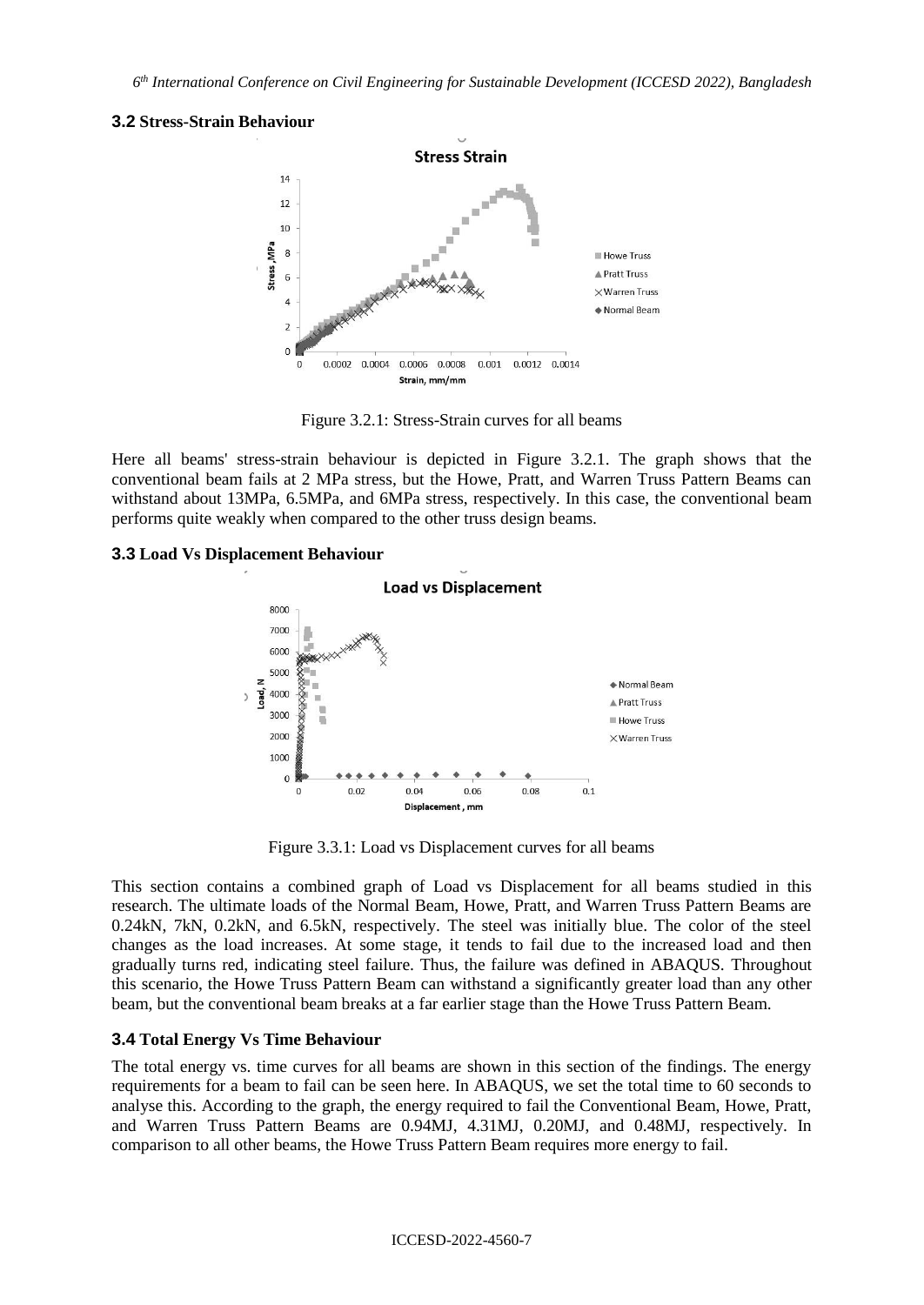

Figure 3.4.1: Total Energy vs Time curves for all beams

### **4. CONCLUSIONS**

Shear failure is the most devastating type of structural breakdown. Our objective in this research was to develop a new shear reinforcement design with a high shear resistance. As a consequence, we designed three truss pattern beam models and compared the results to a conventional beam. The overall comparison's conclusions are presented further below.

- It can be observed from the Stress-Strain curves of all beams that the conventional beam fails at 2 MPa stress under the same loading condition, however one of our designed Howe Truss Pattern Beams withstands over 13MPa stress, which is larger than all of the models.
- The Load vs Displacement Curve shows the same conclusion as the previous one: the conventional beam fails at 0.24kN load, but the Howe Truss Pattern Beam fails at about 7kN load, which is much higher than the conventional beam.
- A similar conclusion can be drawn from the Total Energy vs Time Curve: the Howe Truss Pattern Beam performs significantly better than the conventional one since it requires more energy to fail (about 4.31MJ).

When comparing our three designed truss pattern beams to the conventional beam, it is evident that the Howe Truss Pattern Beam surpasses all other models. As a result, we may conclude that our designed Howe Truss Pattern Beam can be a suitable alternative to conventional beams.

### **ACKNOWLEDGEMENTS**

We would like to express our deepest gratitude to all of our honourable former and present faculties of the Department of Civil Engineering, Port City International University, (PCIU).

#### **REFERENCES**

Birtel, V., & Mark, P. (2006). Parameterised Finite Element Modelling of RC Beam Shear Failure. *Ababqus User's Conference*, 95–108.

Campione, G., Colajanni, P., & Monaco, A. (2016). Analytical evaluation of steel–concrete composite trussed beam shear capacity. *Materials and Structures/Materiaux et Constructions*, *49*(8), 3159– 3176. https://doi.org/10.1617/s11527-015-0711-6

Demir, A., Caglar, N., Ozturk, H., & Sumer, Y. (2016). Nonlinear finite element study on the